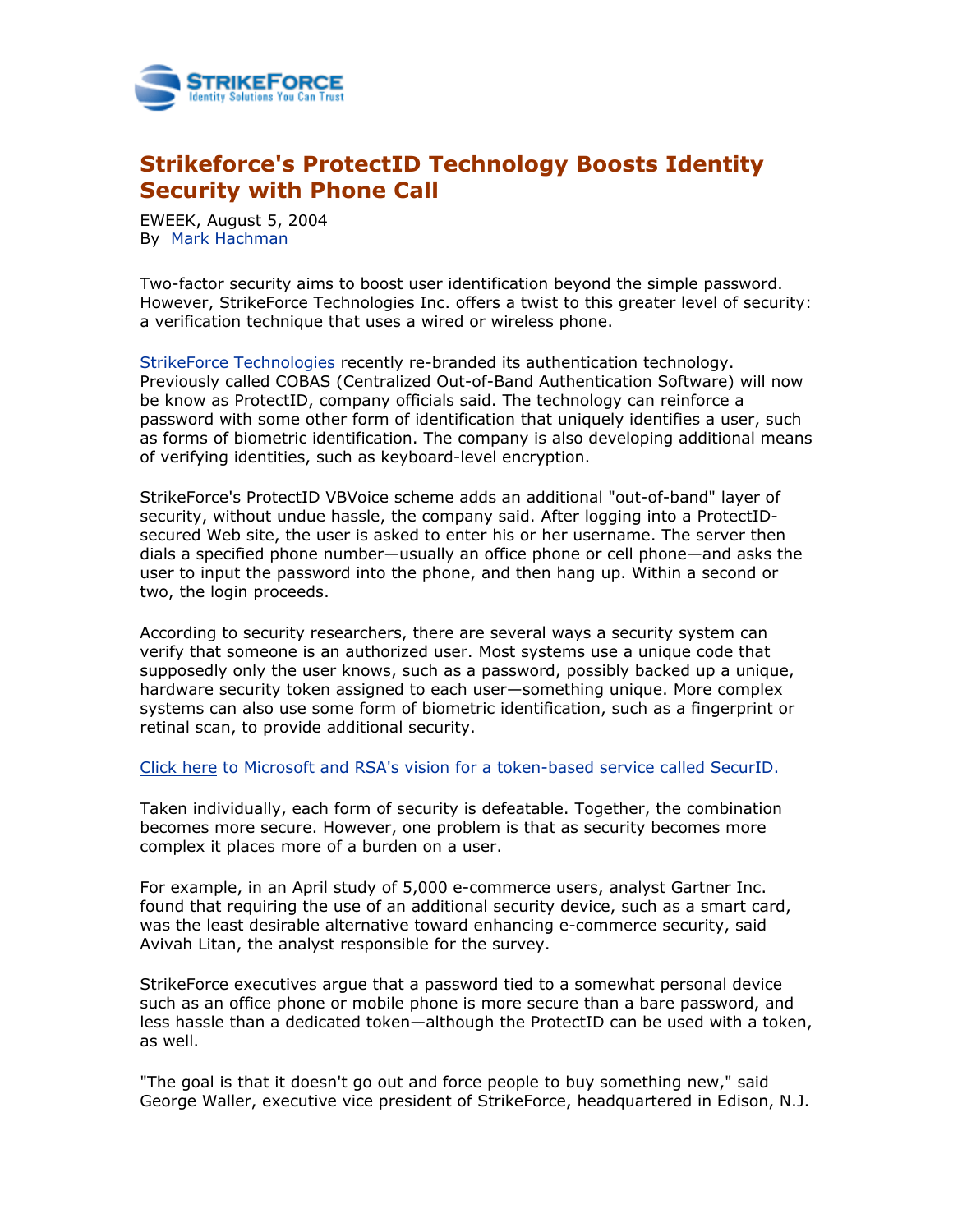



Cloning a mobile phone won't necessarily defeat the system, either, he pointed out. "Are you going to approve a transaction you didn't authorize?" Waller said.

For insights on security coverage around the Web, check out eWEEK.com Special Report: eWEEK.com Security Center Editor Larry Seltzer's Weblog. Cyber-Crime

The software can also be configured to ring a second phone, such as a bank manager needed to authorize a large wire transfer.

Typically, the password entered through a phone's keypad will be a number, Waller said, a less-secure password than a one with different numbers and characters entered on a keyboard.

The ProtectID systems can also train a user to repeat back a unique password delivered over the phone, Waller said. The software is trained to identify the way in which a user not only repeats a number, but the rising and falling cadences a user uses when beginning and ending a series of numbers. This biometric identification can be used to prevent "shoulder surfing" a password, Waller said.

The "out-of-band" technique tries to ensure that if one means of communicating with the StrikeForce server over the network is compromised, another means—a phone can be used as well. If responding to a phone becomes too onerous, StrikeForce said it is in the final phases of testing a technique to push a 128-bit SSL channel down to the keyboard level via a second out-of-band server. The keyboard encryption, enabled by a small client application, is designed to defeat keyboard loggers by encrypting the information, Waller said.

The third piece of the puzzle is a technology that StrikeForce calls "VerifyID". Based on a database of information that StrikeForce has acquired from third-party vendors and public records, the software can ask a user a series of multiple-choice questions based on personal history, something that only the user should know the answer to. Sample questions might ask for the color of a car the user previously owned, or the street address of a former home, Waller said.

StrikeForce's approach has won over at least one customer, [myVirtualCard.com,](http://myvirtualcard.com/) a Montreal-based e-commerce company with 33,000 electronic transactions to date. It uses Panasonic as an ASP (authentication services provider). Japan's KDDI has also signed on as an ASP provider, Waller said.

"We took their technology and developed it further," said Howard Cohen, myVirtualCard.com's chief executive. "They came to us with their verification technology, and we developed the middleware for their e-commerce world. We haven't had an easy shot with it; some people like it, some people don't. It's not an easy sell."

That market resistance is partly because U.S. customers haven't accepted